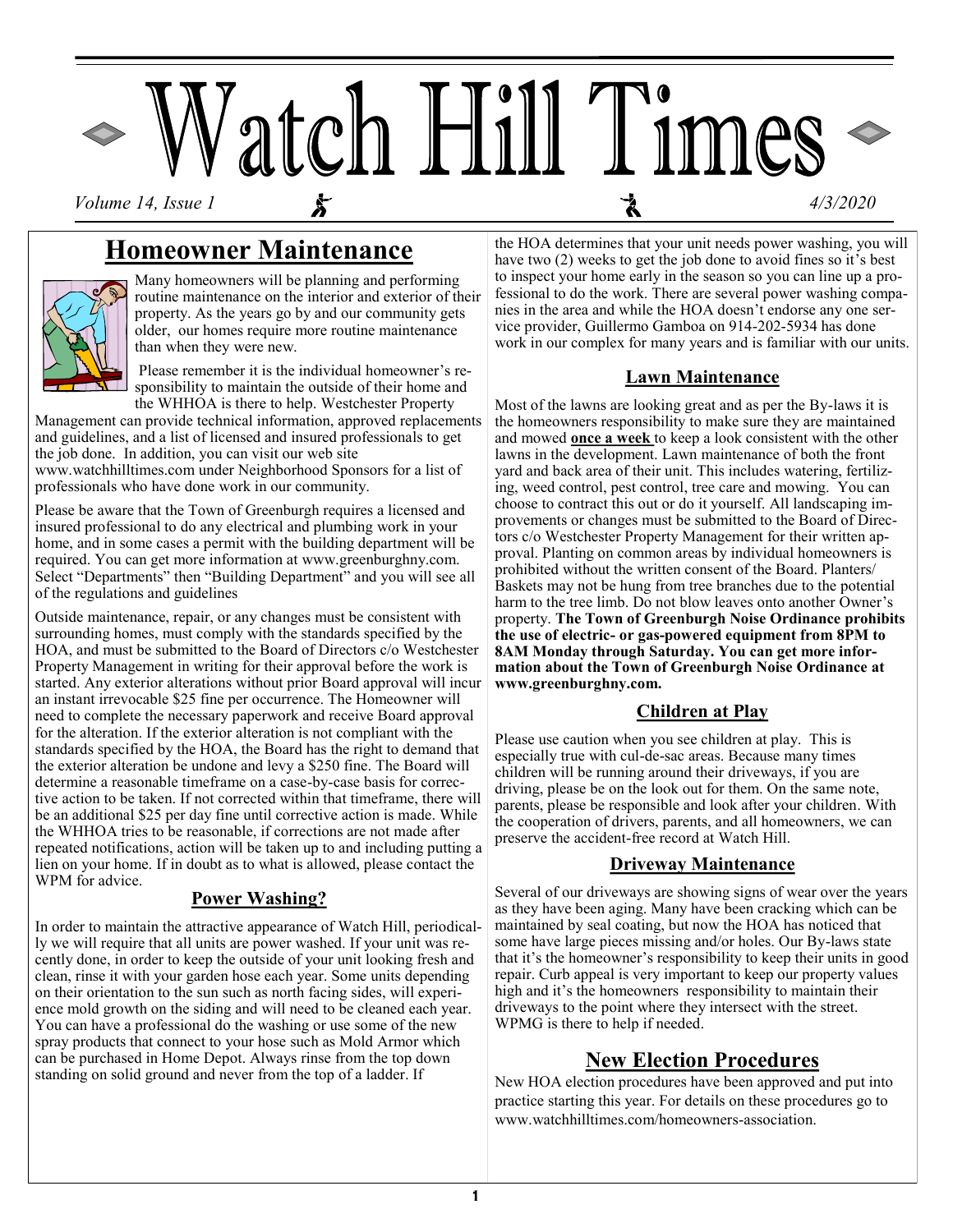# **Parking**



Watch Hill has parking regulations to protect the safety and convenience of all homeowners. You don't really need a rule to be a good neighbor with regard to parking. Just adhere to the existing parking signs and rules so there will be no negative impact on your neighbors. Please remember that vehicles in violation are subject to being booted at the vehicle owner's expense. Please also remember to advise your guests accordingly. The

Greenburgh police will ticket vehicles parked in fire lanes. Since the roads in Watch Hill are private the HOA is responsible for maintenance and to keep all fire lanes open as per the Town Fire Marshal.

#### **Watch Hill Parking Regulations:**

- $\triangleright$  Parking is allowed in designated areas only.
- ➢ No street parking is allowed on Watch Hill Drive in Phase 1.
- ➢ Homeowners should utilize their garage and driveway FIRST for parking before parking in the street or in visitor spaces.
- ➢ Vehicles parked in a driveway and protruding into the roadway, parked in a designated no parking area, or in any cul-de-sac circle is not permitted. Any homeowner's or guests of homeowner's vehicle parked illegally will be towed at the vehicle owner's expense and the homeowner will receive an irrevocable instant fine.
- ➢ You are not permitted to perform any car maintenance in your driveway or on the street.
- ➢ Cars may not remain unmoved in visitor spaces for more than 3 days. On the 4th day, the vehicle will be stickered notifying the owner of towing on the 5th day, at the owner's expense, if the vehicle remains. The owner will be assessed an irrevocable instant fine once stickered.
- ➢ During the day, if snow is forecasted, no cars may be left on the street. This allows for proper snow removal.
- ➢ Immediately following a snow storm, all cars should be removed from visitor parking spaces to allow for snow removal of those spaces.
- ➢ Any cars parked illegally or which impede the snow removal process will be towed at the vehicle owner's expense and receive an irrevocable instant fine.
- ➢ **Never park in a fire lane even for a short time. The Cul-de-Sac area is a fire lane.**
- **Did you know** that in an emergency, if your car is parked in a fire lane and preventing enough room for the fire truck to pass, the fire department can and will push your car out of the way, using any means at their disposal including using the fire truck, and will not be responsible for any damage to your vehicle? You might also be liable for death or injury due to your negligence. Think about this the next time you or your guests park on the wrong side of the street in a fire zone even for a minute!

### **Please be aware, due to the Covid-19 virus restrictions the pool opening may be delayed this season.**

# **Correspondence**

Any issues/concerns that you may want the Board or Westchester Property Management to address must be submitted in writing.

# **Clothes Dryer Maintenance**



One of the most important maintenance items to do that is often overlooked is to have your clothes dryer duct and vent professionally cleaned once every two years. It doesn't cost much to have the work done by a licensed professional. This maintenance will save you energy costs and most of all, **prevent vent fires!**

## **Fireplace Vents**

You may have noticed the paint on your fireplace vent on the out-



side of your house is peeling. This can easily be corrected by repainting it with high temperature paint that is used to restore the finish on barbeque stoves. You can apply the paint using a brush or spray. If you use spray, be sure to mask off the area around the vent and have paint thinner handy to wipe up spills or overspray. Painting the screws will make them blend in with the finish improving the appear-

ance of the vent.

# **Tree Care**

Over the years, the curb trees on the private lots have not been consistently cared for. Some are overgrown and this past summer there were many diseased plums that were not treated. Curb trees are located in that location because they add to "curb appeal." They need to be uniformly pruned and treated for disease in order for the entire curb line to have a quality look. Proper care of those trees can only enhance the beauty and value of the property. It is for this reason that the Board has approved a program with Bartlett Tree Experts to provide **winter pruning for all of the curb trees** and an **Integrated Pest Management Program** (IPM) for all of the trees along the curbs whether they are HOA owned or privately owned. This **program will not cost you anything more** as it has already been incorporated into the budget. Please remember that the HOA Bylaws do give the Board the right to go onto private Lots if the Lots, including the trees, are not being cared for properly. Instead, the Board hopes you will see this as a **value-added enhancement of services.**

# **Garbage & Recyclables**

The Town Bureau of Sanitation has implemented an automated sanitation and recyclable pick up service. As part of this service the Town has distributed carts that must be used or your garbage and recyclables will not be picked up. No garbage or recyclables in plastic bags, or any other container will be picked up except for paper. Garbage and recyclables in these containers can be put out the night before scheduled collection. If you leave your garbage or recyclable carts out anywhere on your lot on a non-pickup day, you will receive an irrevocable instant fine. The garbage and recyclable schedule is available on our web site [www.watchhilltimes.com](http://www.watchhilltimes.com/).

# **Bulletin Board**

Please feel free to use the bulletin boards rather than taping anything to the mailboxes, which is not permitted.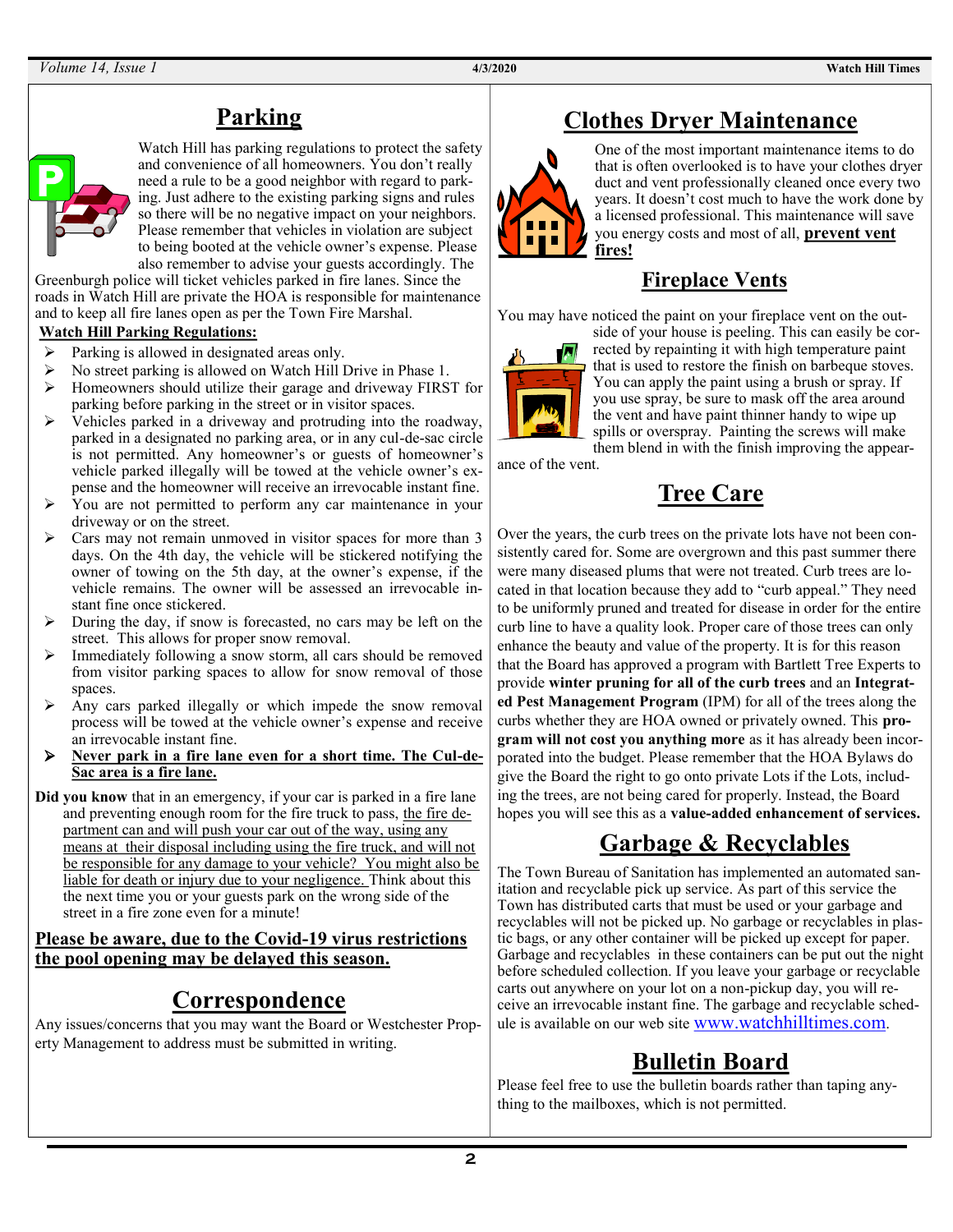*Volume 14, Issue 1* **4/3/2020 Watch Hill Times**

#### **Pool**

Your cooperation is requested in making the pool a safe and comfortable place. Rules and regulations of the Board of Health of the County of Westchester are posted at the pool. At the beginning of each pool season, the Swimming Pool Use Policy will be mailed to the homeowners, and this Policy will be the guideline for the current season. General rules are listed below:

- **Pool Hours: Monday – Friday 12 AM – 7 PM Sat, Sun, & Holidays 11 AM – 8 PM Weekdays last week of May until June 24th 1PM-6PM**
- ➢ Rules and Regulation of the Board of Health of the Count of Westchester will be available and will be adhered to at all times.
- ➢ No one will be admitted to the pool area without showing proper identification to the lifeguard staff. New pool passes are available at WPMG.
- Children under 16 must be accompanied by a parent or guardian.
- ➢ Do not discard trash in the pool area.
- Pets are strictly forbidden within the pool area.
- The lifeguard is at poolside for your safety. Please follow his/her instructions.
- Your understanding and cooperation go a long way to ensure a safe and enjoyable swimming season.
- ➢ No swimming or pool area use without a lifeguard present or unless otherwise noted.
- Guests must be accompanied by a resident at all times.
- ➢ **A \$3.00 fee will be charged to non-residents (over two guests) on weekdays and a \$5.00 charge for all guests on weekends and holidays. (check payable to Watch Hill HOA only). Guest fees must be paid to the lifeguard in exact amounts. No change will be given.**
- $\triangleright$  No food or alcoholic is allowed in the pool area. Liquids are allowed in cans or soft containers, not glass. Smoking and alcoholic beverages are not allowed. Please clean up after yourself.
- ➢ Proper swimming attire is required in the pool at all times. Children cannot be allowed to go swimming with diapers. Waterproof pants are required. Children must also be clothed at all times.
- ➢ Balls and water wings are allowed subject to the lifeguard's discretion.
- ➢ Radio, etc, must be used with personal earphones.
- The Board will attempt to provide sufficient seating for members. Reserving seats is not allowed. Seating is provided for residents first and guests if any are available. Residents may bring their own seating to be removed after each use.

#### **The lifeguards have full authority to enforce these Rules and Regulations.**

## **Neighborhood Living**

- ➢ Children and or adults playing anywhere in the development will not be allowed if it creates a nuisance, unsafe practice, creates harm to personal property, is a source of annoyance to residents, creates a liability for unit owners or interferes with the quiet enjoyment and peaceful possession and proper use of the property by its residents.
- ➢ Adults, children, and/or pets may not go on another owner's property unless permitted by the owner of the property.
- $\triangleright$  Any noises creating a nuisance in or outside any unit which interfere with the rights, comforts, conveniences, quiet enjoyment and peaceful possession of other Homeowners is prohibited. Avoid unnecessary loud noise in compliance with Greenburgh Town Code Section 380 [\(www.greenburghny.com\).](http://www.greenburghny.com)
- Be considerate of your neighbors at all times.
- $\triangleright$  Share the visitor parking spaces. If you are having a large gathering or a garage sale, let your neighbors know.
- $\triangleright$  All personal property must be put away at the end of the day except for items approved by the Board in writing.
- $\triangleright$  Please keep in mind that feeding the birds sometimes means feeding other animals. To prevent serious rodent problems from developing, the Board has banned all bird feeders.
- ➢ Wind chimes are not permitted. What is beautiful music to one Owner can be a noise annoyance to another.
- $\triangleright$  Obey safety and speed limit when driving through the complex; don't speed.
- ➢ If you witness a violation or damage to the Community, contact Westchester Property Management immediately with the information.
- ➢ Pet waste must be disposed of properly at your unit and not thrown or left in the pet walking or any other areas.

The Board shall have the power to make rules and regulations as may be necessary to carry out the intent of these use restrictions and shall have the right to levy fines and to bring lawsuits to enforce the rules and regulations promulgated by it.

### **Miscellaneous**

- ➢ When selling your home, no real estate signs or For Sale by Owner signs are permitted anywhere on Watch Hill property. Open House signs are permitted only during the period of the open house. Homeowners selling their own unit are not permitted to leave signs out all day unless they have specifically advertised an open house on that day.
- ➢ Upon resale of a home in Watch Hill, a working capital fee of \$500 and pool tags deposit of \$50 will be collected from the purchaser.
- ➢ Homeowners may not hang garments, rugs, etc. from the windows or from any of the Units or string clotheslines or other outdoor clothes dryers on or over the common areas or unit areas.
- $\triangleright$  As per the Bylaws, owners can only rent their entire unit for a minimum of one year. Partial unit renting such as basements or rooms is not permitted. Owners who do rent must notify WPMG and send a copy of the lease and the owners contact information. The unit owner will get an instant \$500 fine if these rules are not complied with.
- ➢ **No Home Owner shall install any window mounted or through the wall mounted air conditioning unit in his Home. You will be assessed an irrevocable instant fine if you fail to comply with the rule.**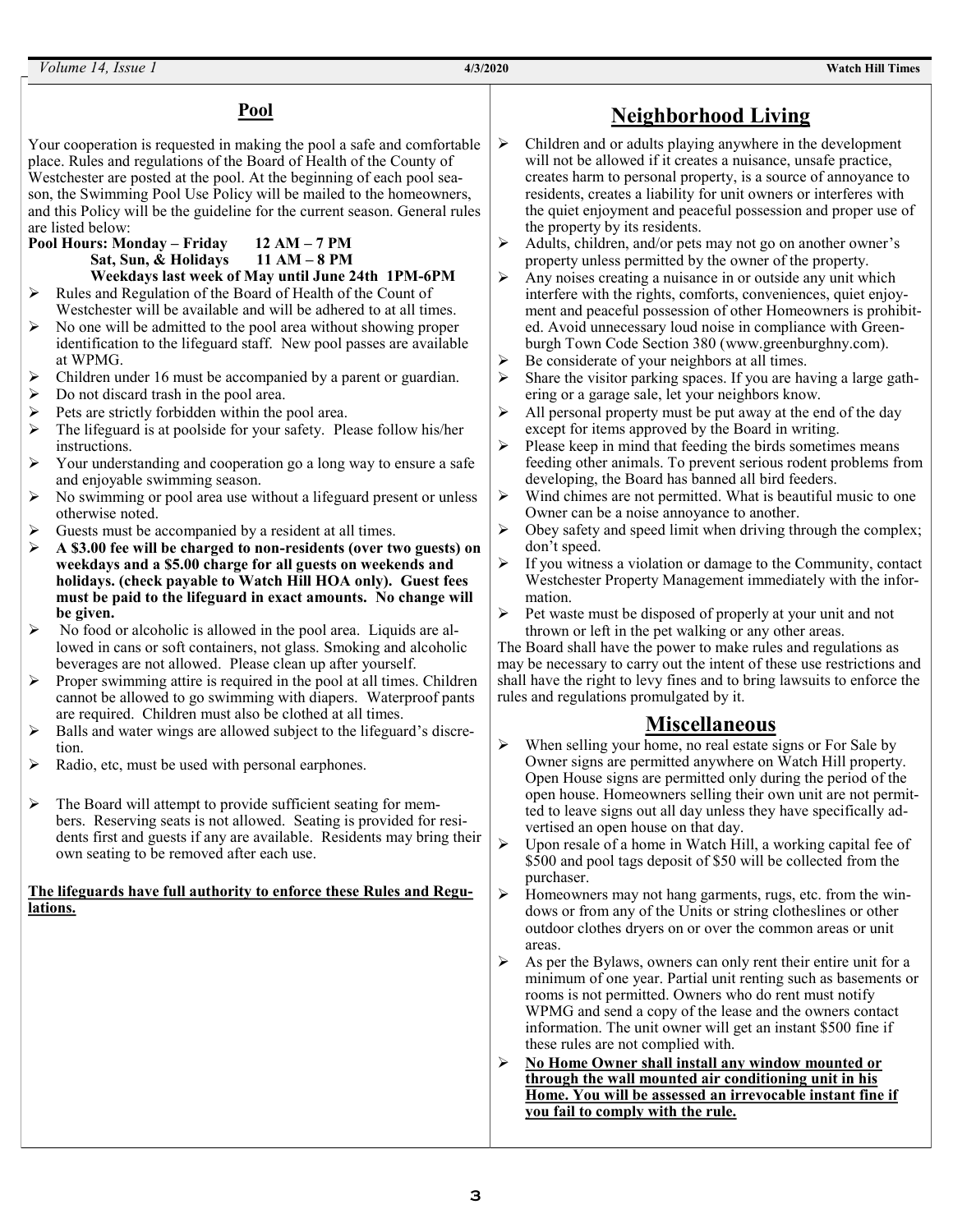## **Roofing**



Each year the Board surveys the property and reports to the homeowners any potential maintenance that may affect the value or condition of their home. In addition to the age of the community and the difficult weather conditions of the past winters, many people have experienced

problems with roofs and siding. Unfortunately, the life expectancy of our roofs is nearing its end. In an effort to prepare homeowners for the eventual replacement of the roof, the Board has spent a great deal of time researching the best product and the most reasonable rates for the roof replacement. In keeping with the by-laws of Watch Hill, the following information is provided to homeowners in the event that they will soon be replacing their roofs.

Without exception the asphalt shingles listed below must be used to maintain the common look and integrity of the community:

- ➢ **Phase 1&2: GAF Timberline 30 or Timberline Ultra Architectural style shingle, color – Slate.**
- ➢ **Phase 3: GAF Timberline 30 or Timberline Ultra Architectural style shingle, color – Weathered Wood.**

Please note that the selected asphalt shingles closely match the coloring of the existing roofs and GAF provides a lifetime warranty (meaning as long as you own your home transferrable to a  $2<sup>nd</sup>$  owner in the  $1<sup>st</sup> 20$ years).

When the homeowner is ready to replace their roof their responsibilities are as follows:

- ➢ Obtain agreement with their neighboring unit owner to do the work since attached units with common roofs must be done at the same time.
- ➢ Obtain an estimate from a licensed and insured roofer that you have selected. Insure that the estimate specifies:
	- Ice & water shield for 6 ft.
	- Installation of Drip Edge.
	- New Plumbing vent flashing. Extremely important since may of the plumbing vent flashing in all Phases have a rubber boot which deteriorates over time, dryer and bathroom vents are rusting, all which cause leaks.

Please note that the following roofers have done work in Watch Hill and are offering discounted pricing on roof replacements for our community:

- Green Collar Roofing (845) 344-2029
- M&M Roofing Mickey McGee, 914-332-6128
- ➢ **Insure that the roofer that you have contracted with obtains the required permit from the Town of Greenburgh before the work begins. Failure to obtain a permit could result in being fined by the Town.**
- ➢ Complete the Watch Hill HOA Architectural Modification Application specifying the roofing contractor you have selected and fax it toWestchester Property Management Group at 914- 686-3391 for approval.



**Bushes:**

Last year many of the shrubs and bushes in the complex were eaten by deer. Remember, to protect your shrubbery from hungry deer during the winter months, the best method is to wrap your bushes with fine black netting available at your local home center. There are many other products and methods, but deer netting is

the most effective and it doesn't harm the deer.

## **Leaf and Gutter Cleaning:**



The HOA is responsible for all leaf removal in the Fall with an additional final clean-up when all the leaves have fallen. Complex-wide leaf and gutter cleaning will occur in the Fall and Spring as well. All units will receive these services as part of the common charge

maintenance.

### **Pets**

All pets outside the Owner's unit must be on a leash at ALL times (this includes cats). Pets must be walked in the designated pet walking areas. A pet area is designated in each of the three phases of Watch Hill.

- ➢To the far right as you enter the complex.
- ➢To the left of Watch Hill Drive, between Phases 1 and 2.
- ➢To the left of the dirt road leading to the water tower in Phase 3.

Pet waste must be picked up in all areas in Watch Hill, including the owner's unit area, common area and pet walking area. Please do not allow pets onto another owner's property without that owner's expressed permission.

### **Painting**

If you need to re-paint your front entrance door, use Benjamin Moore Moorglo house and trim paint. Phase 1 or 2, use Chrome Green #41. Phase 3, use Gentleman's Gray (yes it's blue) #2062-20.



For those homeowners who have iron railings, try using a drill with a wire brush attachment to remove the rust marks on the concrete sidewalk under the railing. Once done, scrape all of the loose paint and sand rusted areas on the railing. Then apply a coat of rust pri-

mer on areas with exposed metal and two coats of a good quality oil based high gloss paint. From time to time, paint drip/lines have stained the road due to improper disposal of paint. Remember that you must air dry paint cans before disposal. Please be sure that your contractors are aware of this.

### **Decorations**

Holiday decorations are permitted on the outside of the unit and on the owner's lawn. Decorations should be tasteful in nature and should be removed within two weeks after the holiday, weather conditions permitting. Decorations cannot be put up that in any way interfere with a neighbor's living conditions (i.e. no unduly bright lights) or the safety of the residents of Watch Hill (decorations which hinder one's view of the roadway around a corner).